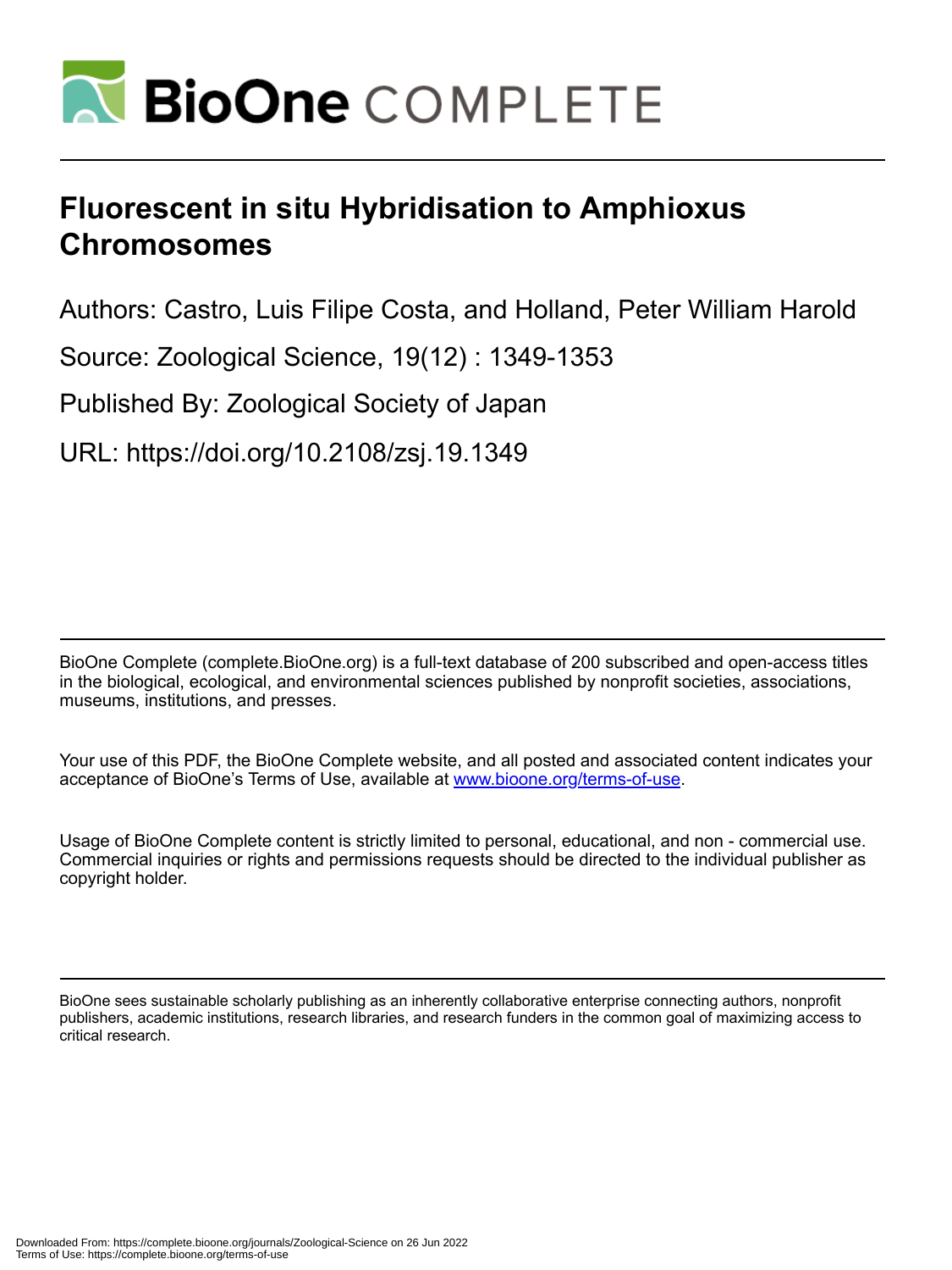# **Fluorescent** *in situ* **Hybridisation to Amphioxus Chromosomes**

Luis Filipe Costa Castro and Peter William Harold Holland\*

*School of Animal and Microbial Science, The University of Reading, Whiteknights, Reading, RG6 6AJ, U.K.*

**ABSTRACT**—We describe an efficient protocol for mapping genes and other DNA sequences to amphioxus chromosomes using fluorescent in situ hybridisation. We apply this method to identify the number and location of ribosomal DNA gene clusters and telomere sequences in metaphase spreads of *Branchiostoma floridae*. We also describe how the locations of two single copy genes can be mapped relative to each other, and demonstrate this by mapping an amphioxus Pax gene relative to a homologue of the *Notch* gene. These methods have great potential for performing comparative genomics between amphioxus and vertebrates.

**Key words**: FISH, chromosomes, telomeres, rDNA, gene mapping

# **INTRODUCTION**

There are around twenty species of amphioxus or lancelet comprising the subphylum Cephalochordata, a taxon considered to be the sister group to the vertebrates or craniates (Wada and Satoh, 1994). Amphioxus also retain a basic chordate morphology and embryogenesis, and a genome uncomplicated by extensive gene duplication (Holland and Garcia-Fernandez, 1996). Because of this unique combination of phylogenetic, developmental and genetic characters, amphioxus has emerged as an important model system for studying the evolution of vertebrate development and the origin of vertebrate genomes. In the past ten years, over 200 scientific papers have been published on amphioxus biology, with the majority of these focusing on the analysis of genes and development. In contrast, there have been very few cytogenetic studies on cephalochordate species, despite the fact that mapping genes to chromosomes is a powerful tool in the study of genome organisation and genome evolution.

Howell and Boshung Jr. (1971) described the diploid chromosome number (2n) as 38 for *Branchiostoma floridae;* the same diploid complement was later found for *Branchiostoma lanceolatum* (Colombera, 1974). For *Branchiostoma belcheri*, the chromosome count has been recently demonstrated to be 36 (Saotome and Ojima, 2001). Amphioxus chromosomes are of small size (0.3 to 3  $\mu$ m) and morphologically very similar to each other (Howell and Boshung Jr., 1971). The majority of the chromosomes are metacentric or submetacentric with the centromere in a subterminal to ter-

\* Corresponding author: Tel. +44-1865-271185; FAX. +44-1865-271184.

E-mail: peter.holland@zoo.ox.ac.uk

minal position in all of the species (Howell and Boshung Jr., 1971). No clear differentiation between chromosomes has been presented, and no individual genes have been mapped to amphioxus chromosomes. This severely limits the capacity to compare amphioxus and vertebrate genomes, thereby holding back our understanding of vertebrate genome evolution. Even repeat DNA regions (such as ribosomal gene clusters) and telomere sequences have not been mapped in amphioxus; rDNA clusters can act as important genomic landmarks, while telomere locations can give clues to fissions or fusions of chromosomes in evolution (Meyne *et al.*, 1992).

Here we described a robust and reliable method for mapping genes and other DNA sequences to *Branchiostoma floridae* chromosomes using fluorescent in situ hybridisation (FISH) to metaphase spreads prepared from embryos. The method can be used with single probes (one colour FISH) or with two or more probes simultaneously for comparing genomic locations (two colour FISH). We demonstrate that the method is sufficiently sensitive to detect single copy genes using cosmid probes, or to detect repeat elements using short DNA probes. We use the method to describe the number and location of 18S rDNA gene clusters, the distribution of telomere sequences, and the location of two single copy developmental genes in relation to each other. These methods have great potential for performing comparative genomics between amphioxus and vertebrates.

# **MATERIALS AND METHODS**

#### **Metaphase preparation**

Jha *et al.* (1995), working with polychaetes, previously demonstrated that embryos of marine invertebrates provide a good source of rapidly dividing cells. We therefore used amphioxus embryos to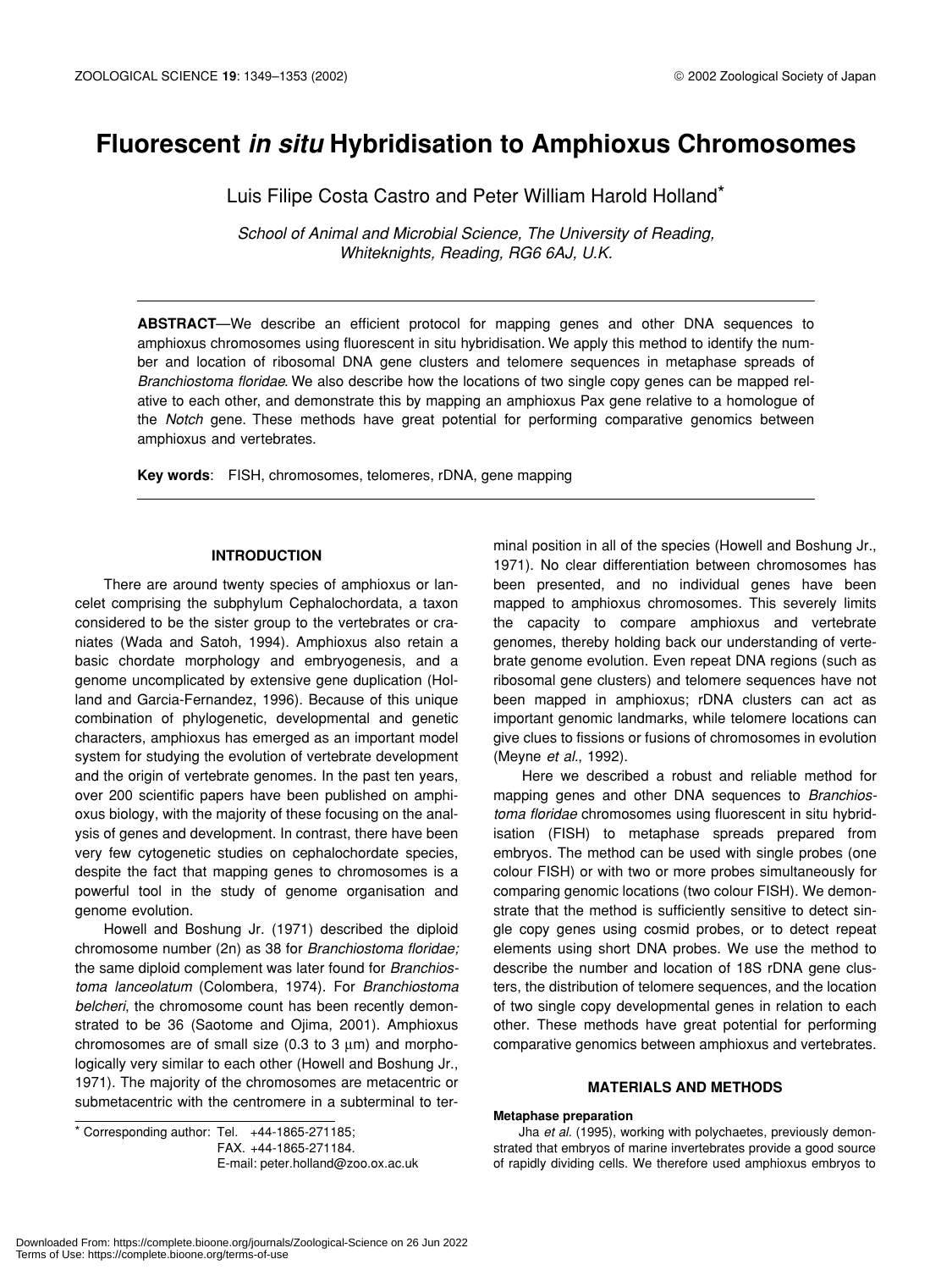obtain metaphase spreads. Adult amphioxus, *Branchiostoma floridae,* were collected in August 2001 from Old Tampa Bay, Florida, USA and in vitro fertilisation performed as described (Holland and Holland, 1993). Embryos at four different developmental stages were used to produce metaphase spreads (7 hr gastrula; 12 hr, 13 hr and 14 hr neurulae). After an initial treatment with 0.025% colchicine in sea water (30 minutes), embryos were transferred with a Nitex filter (20–30 µm mesh) through a series of hypotonic solutions (mix of sea water and 0.075M KCl in ratios 2:1, 1:1, 1:2 and 1:3) for 10 min each. After the final hypotonic wash, embryos were transferred with a Pasteur pipette to a 1.5 ml microfuge tube and cold methanol:glacial acetic acid (3:1) fixative added (chilled on ice). The fixative was changed 2 to 3 times over a period of 1 hour (embryos kept at 4°C) through centrifugation (5 min 1000rpm), and embryos kept in fixative at 4°C before slide making. Specimens could be kept at this stage for up to one year (see below). To prepare slides of metaphase spreads, an excess (x5) of 60% of acetic acid was added to 20–30 embryos and left for a few minutes until the embryos started to burst (monitored with a binocular microscope). This mixture was dropped onto pre- warmed (40°C) acid clean microscope slides (50  $\mu$ l per slide), left until dry ( $\sim$  15 min) and analysed for metaphase index. Slides were kept at –20°C in a dark sealed box.

#### **DNA isolation and probe generation**

The amphioxus 18S rDNA probe was derived from a 500 bp recombinant PCR fragment amplified using primers JM8 (5' GCCACTAGCATATGCTTGTCTC 3') and JM9 (5' AGACTTGC-CTCCAATGGATCC 3') (Holland *et al.*, 1991). The whole plasmid was purified by a QIAGEN miniprep kit and labelled with digoxigenin (DIG) using the DIG-Nick translation mix from ROCHE. The telomere probe used was a commercial DIG-labelled probe complementary to telomere repeats (All Human telomeres Appligene Oncor). To isolate a cosmid clone of *AmphiPax1*, we designed PCR primers from a published cDNA sequence (Hetzer-Egger, Schorpp and Boehm, 2000) and used these to amplify a 600-bp genomic fragment. This was cloned and used to screen an amphioxus cosmid library (MPMGc117 from the Resource Centre and Primary Database www.rzpd.de) under high stringency conditions (65°C in the buffer of Church and Gilbert, 1984, and washed at 65°C in 2X SSC, 0.1% SDS). We found clone MPMGc117 A0413 to contain *AmphiPax1* and confirmed this by DNA sequencing. The cosmid containing *AmphiNotch* has been previously described with coordinates MPMGc117 E1080 (Holland *et al.*, 2001). Cosmid DNA was isolated by alkaline lysis followed by phenol:clorophorm extraction. The *AmphiPax1* and *AmphiNotch* cosmids were labelled with biotin or DIG respectively using the nick translation kits from ROCHE.

## **Fluorescent in situ hybridisation (FISH)**

The protocol for fluorescent in situ hybridisation was modified from Schwarzacher and Heslop-Harrison (2000) and Ferrier and Akam (1996) as follows. Slides were initially incubated in 2X SSC at 37°C for 15 min, followed by dehydration through an ethanol series (5 min each in 70%, 95% and 100% ethanol) and left to air dry. To denature the chromosomal DNA, slides were incubated in 70% formamide in 2X SSC (72°C, 3 min), after which slides were dehydrated as before (the 70% and 95% at –20°C). To denature the DIG and biotin-labelled probes, these were added to hybridisation mix (50% formamide, 2X SSC, 10% dextran sulphate, 1 µg sheared salmon sperm DNA, 0.15% SDS) at a final concentration of 2.5 to 7 ng/µl, allowing a total of 30 µl per slide. Denaturation took place at 80°C for 15 min, before chilling on ice, after which the probe mix was applied to the slide, covered with a coverslip and sealed with rubber cement (Fixogum, Marabuwerke GmbH). For two colour fish, both probes were added to the same hybridisation mix. Slides were then incubated overnight at 37°C to 40°C in a water-saturated atmosphere. After hybridisation, slides were immersed in 2X SSC (43°C/44°C, 5 min) to remove the coverslip, then twice in 20% formamide, 0.1X SSC (43°C/44°C, 5 min each) and twice in 2X SSC (43°C/44°C, 5 min each). All washes were static. Slides were then immersed for 30 min and 5 min 37°C in 4xTNFM (4X SSC, 0.05% Tween20, 5% Marvel non-fat milk powder; centrifuged 10 min at 3000 rpm to remove particles before use). Signals from biotinlabelled probes were amplified and detected with sequential applications of avidin FITC DCS (1:500 in 4XTNFM; Vector Laboratories) for 1 hr, biotinylated anti-avidin D (1:250 in 4xTNFM; Vector Laboratories) for 30 min and then avidin FITC DCS again (1:500 4xTNFM; Vector Laboratories) for 30 min. For detection of DIGlabelled probes, anti-DIG-rhodamine Fab fragments (1:200 4xTNFM; ROCHE) was applied for 1 hr and then Texas Red antisheep (1:100 4xTNFM; Vector Laboratories) for 30 min. Slides were washed in 4xTNFM between applications (3x after first, 2x after second and third; all washes were for 5 minutes at 43°C/44°C). All three incubations were carried out at 37°C in the dark in a humidified box. Detection for the two labels in two colour FISH was performed simultaneously. Slides were washed with 4XSSC, 0.05% Tween20 twice for 5 min at room temperature and rinsed with PBS. Vectashield antifadent agent containing DAPI (Vector Laboratories) was applied to the slides for chromosome counterstaining. Images were collected with a Zeiss epifluorescence microscope equipped with an Axiocam camera. Image processing was done with ADOBE Photoshop 5.5.

# **RESULTS AND DISCUSSION**

# **Applicability of the protocol**

From the four different developmental stages used to produce metaphase spreads, we found that gastrulae produced the highest metaphase index, presumably reflecting highest mitotic activity. Nevertheless, all developmental stages tested yielded a good score of metaphase chromosomes, in the order of 50 to 150 metaphase spreads per microscope slide prepared from 50 µl aliquots of cells. In addition, all stages yielded large numbers of well spread interphase nuclei. We found that the FISH probes hybridised with equal efficiency to metaphase spreads and to interphase nuclei (Fig. 1a); these give complementary information on gene or sequence localisation.

We also tested whether it was possible to produce chromosome spreads from the fixed embryos after prolonged storage at 4°C. We detected little difference in the quality of metaphase spreads between freshly prepared slides and from material that had been fixed and stored for one year of storage prior to slide preparation. In both cases, slides gave excellent signals after probe hybridisation using the protocol described in this paper. This information is particularly relevant due to the seasonality of amphioxus spawning.

Furthermore, since descriptions of embryonic development are highly congruent between three different amphioxus species (*B. floridae, B. lanceolatum* and *B. belcheri*), we anticipate that the protocol described here will be broadly applicable to these species.

## **Chromosome number**

The scoring of chromosomal number per metaphase plate confirmed previous counts of 38 chromosomes per diploid genome (Howell and Boshung Jr., 1971). As noted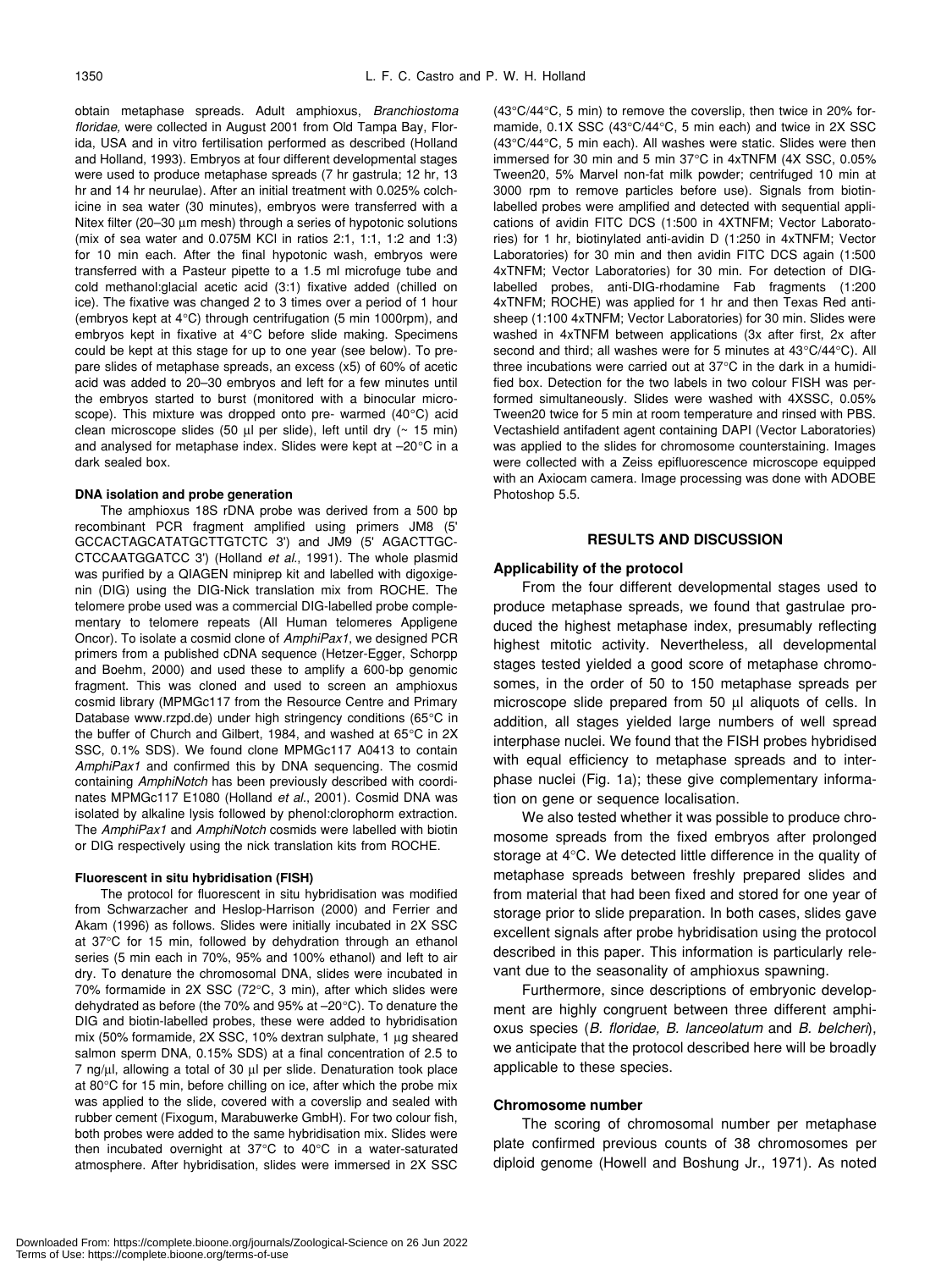

**Fig. 1.** FISH to chromosomes of *Branchiostoma floridae*. **(a)** FISH with 18S rDNA probe to a metaphase spread and, on the right side of main panel, an interphase nucleus. The boxed insert shows a stretched metaphase chromosome with the subterminal position of the rDNA gene cluster in amphioxus. **(b)** FISH with all-human telomere (TTAGGG)n probe. **(c)** FISH with *AmphiPax1* (green) and *AmphiNotch* (red) cosmid probes. Bars, 2 µm.

by others, however, differentiating between the 19 amphioxus chromosomes (haploid set) is extremely difficult due to their small and similar size. In some cases we obtained metaphase plates with stretched chromosomes but no clear difference was observed between chromosomes (Fig. 1b). Howell and Boshung Jr. (1971) have proposed the existence of two to four pairs of chromosomes with the centromere in a median to submedian position. In our observations, we did not detect this differentiation. In some other animal species, DAPI staining is reported to show characteristic banding patterns, which assist the identification of individual chromosomes. No banding pattern was observed in amphioxus chromosomes after DAPI staining. Despite the inability to distinguish chromosomes, we find that genes can still be mapped relative to each other, by using combinations of probes in two colour FISH experiments.

Not every chromosome spread contained exactly 38 chromosomes, although this was by far the most frequent number observed. We detected a proportion of spreads with fewer than 38 chromosomes; these can be accounted for by cell breakage and chromosome loss during specimen preparation. Saotome and Ojima (2001) have recently described the appearance of cells with higher ploidy than 2n after preparing metaphase spreads from adult testis of *B. belcheri.* We also detected a significant proportion of spreads with higher numbers than 38 chromosomes. In both cases, spreads are still useful for gene mapping experiments using FISH (Fig. 1).

# **Ribosomal DNA and telomeres**

To examine the distribution of ribosomal DNA (rDNA) clusters and telomere sequences, a minimum of 20 metaphase plates were analysed for each probe. Performing FISH with an amphioxus 18S rDNA probe yielded two labelled chromosomes per standard metaphase spread, with each chromosome showing two adjacent signals marking the two sister chromatids (Fig. 1a). Although difficult to visualize in the majority of metaphase plates, we observed that the rDNA signal resides at the tip of a chromosome (Fig. 1a insert). In line with these findings, we detected two clear signals in each interphase nucleus (right hand signals in Fig. 1a). These results indicate that there is a single ribosomal DNA gene cluster per haploid genome in amphioxus. We suggest this represents the primitive condition for chordates, and that the multiple rDNA clusters of other organisms including vertebrates are a derived condition (Pascoe *et al.*, 1996).

We detected the telomeric repeat  $(TTAGGG)_n$  at the tip of every chromosome in amphioxus, although in some spreads signal was not always seen on both chromatids and not always in the same focal plane (Fig. 1b). In occasional metaphase spreads we detected interstitial signals, but these were not consistent. We interpret the latter as background hybridisation due to the weakness of the labelling. It is worth noting that we do not know the DNA sequence of the endogenous telomere repeat in amphioxus; our probe was synthesized from a repeat cap typical of vertebrate telomeres (Meyne *et al.*, 1989). Although this sequence is also present in many other taxa (e.g. Annelida, Vitturi *et al.*, 2000; Gastropoda, Colomba *et al.*, 2002), there are variations to this repeat in insects  $(TTAGG)<sub>n</sub>$  and some other animals (Okazaki *et al.*, 1993). All other probes used in the present study were based on endogenous amphioxus sequences.

We have found no evidence for chromosome rearrangements in *B. floridae*, as might be suggested by interstitial telomere sequences. It will be interesting to compare the pattern of telomere hybridisation between *Branchiostoma* species to address the issue of genome conservation within this group. Particularly interesting will be the case of *Branchiostoma belcheri* which has a diploid set of two fewer chromosomes than *B. floridae* or *B. lanceolatum*. It is possible that a simple chromosome fusion, or a centric fission of a biarmed chromosome, is the underlying reason for this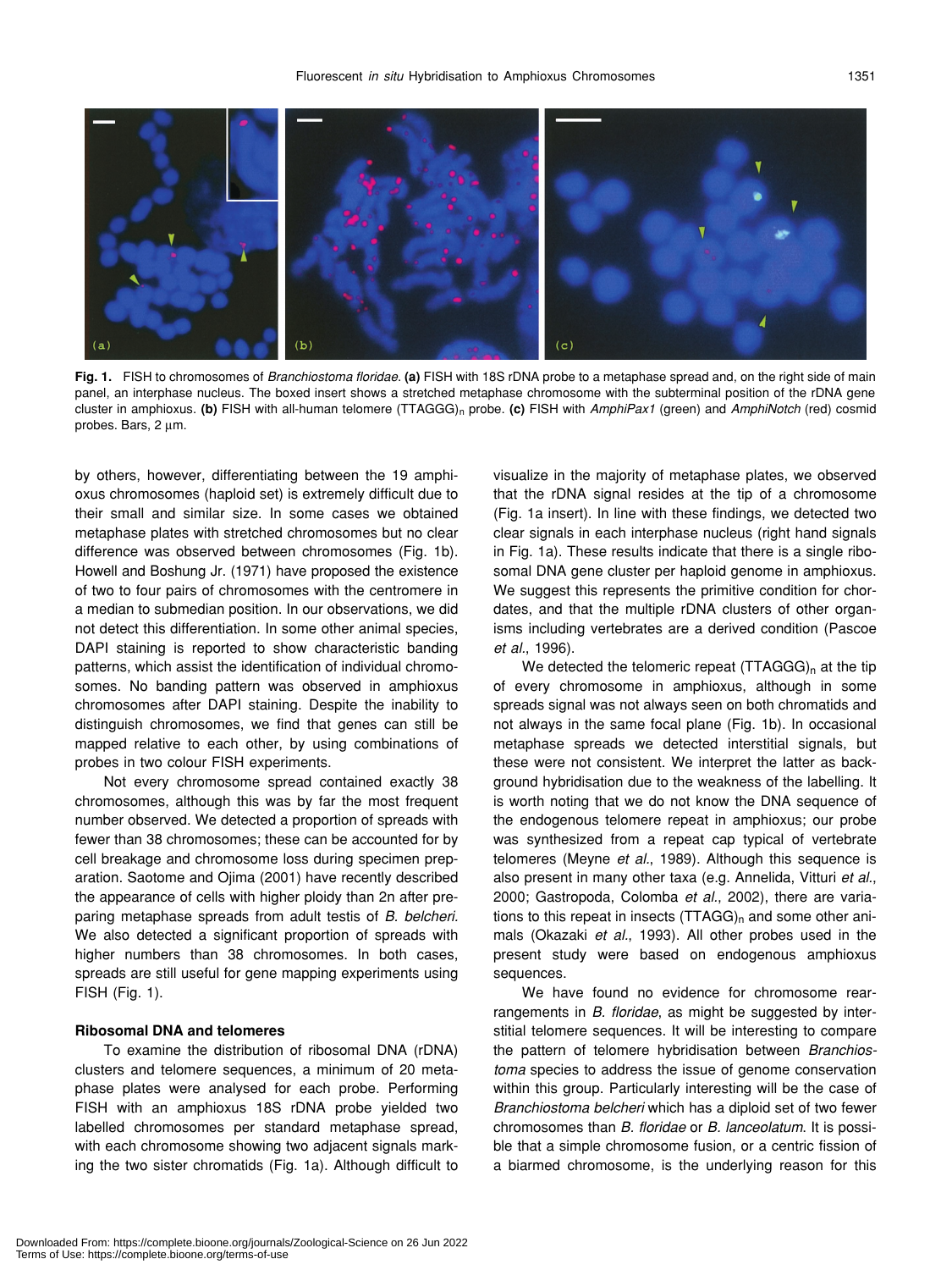karyotype difference. We suggest that single copy probes could be used to map orthologous genes in the two species, and thereby identify equivalent chromosomes. This would reveal whether two distinct chromosome pairs in *B. floridae* relate simply to one chromosome pair in *B. belcheri.* The fusion scenario would also predict interstitial hybridisation with the TTAGGG repeat in a chromosome pair of *B. belcheri*.

# **Single copy genes and two-colour FISH**

To test the power of FISH for studying genome evolution in chordates we undertook the task of mapping two single copy genes in amphioxus. *AmphiPax1* is a paired class gene, homologous to the of *PAX1* and *PAX9* genes of humans. *PAX1* maps to human 14q13 and *PAX9* maps to 20p11; these chromosomal bands contain other paralogous genes and form paralogy regions thought to have arisen by chromosome or genome duplication (Wang *et al*., 2000; Castro, Luke and Holland unpublished results). *AmphiNotch* encodes a single-pass transmembrane receptor; this gene has four homologues in human mapping to 9q34.3, 1p13 p14, 19p13.2-p13.1 and 6p21.3 respectively. Since none of the human *NOTCH1-4* genes co-localises with either *PAX1* or *PAX9*, we predicted that the homologues would also be unlinked in amphioxus.

We performed two-colour FISH and analysed 20 metaphase spreads to determine the relative positions of *AmphiPax1* and *AmphiNotch*. In every case, we found these probes to hybridise to four different chromosomes per diploid genome, as predicted (Fig.1c).

Using the protocol described, we detect no significant difference in the efficiency of FISH with most single copy gene probes, as compared to the repetitive DNA probes used (18S rDNA and telomeres). It should be noted, however, that we used short probes for the repeat sequences, and much longer cosmid probes for the single copy regions. (the cosmids in the amphioxus library used range from ~36 to ~43 kb). We suggest that the greater probe complexity in these long probes compensates for the single copy nature of the target sequences. In some FISH protocols, genomic DNA is used to suppress spurious hybridisation by interspersed repetitive sequences when large genomic clones are used as probes. We did not include this step in our protocol, as we found that the majority of probes hybridised cleanly without its inclusion. Only 5% to 10% of cosmid probes we have used did not give clean results (data not shown); this problem may be related to repetitive elements, although we did not test this. Instead, we find the simplest way to overcome this problem is to use genome walking to isolate an overlapping cosmid clone.

# **ACKNOWLEDGEMENTS**

We thank David Dixon, Awadhesh Jha, Jose Carlos Silva and Dave Ferrier for helpful advice, and Ray Martinez for provision of temporary laboratory space in the University of South Florida. L.F.C.C. is a GABBA PhD student funded by Fundação para a Ciência e a Tecnologia, Portugal (BD/21818/99); PWHH's research is funded by the BBSRC.

#### **REFERENCES**

- Church GM, Gilbert W (1984) Genomic sequencing. Proc Natl Acad Sci USA 81: 1991–1995
- Colomba MS, Vitturi R, Castriota L, Bertoni R, Libertini A (2002) FISH mapping of 18S-28S and 5S ribosomal DNA,  $(GATA)<sub>n</sub>$ and (TTAGGG)<sub>n</sub> telomeric repeats in the periwinkle Melar*haphe neritoides* (Prosobranchia, Gastropoda, Caenogastropoda). Heredity 88: 381–384
- Colombera D (1974) Male chromosomes in two populations of *Branchiostoma lanceolatum*. Experientia 30: 353–355
- Ferrier DEK, Akam M (1996) Organization of the Hox gene cluster in the grasshopper, *Schistocerca gregaria*. Proc Natl Acad Sci USA 93: 13024–13029
- Hetzer-Egger C, Schorpp M, Boehm T (2000) Evolutionary conservation of gene structures of the Pax1/9 gene family. Biochim Biophys Acta 1492: 517–521
- Holland LZ, Rached LA, Tamme R, Holland ND, Inoko H, Shiina T, Burgtorf C, Lardelli M (2001) Characterization and developmental expression of the amphioxus homologue of Notch (*AmphiNotch*): evolutionary conservation of multiple expression domains in amphioxus and vertebrates. Dev Biol 232: 493–507
- Holland LZ, Holland N (1993) Embryos and larvae of invertebrate deuterostomes. In "Essential Developmental Biology: A Practical Approach" Eds by CD Stern and PWH Holland, Oxford University Press, Oxford, pp21–32
- Holland PWH, Hacker AM, Williams NA (1991) A molecular analysis of the phylogenetic affinities of *Saccoglossus cambrensis* Brambell and Cole (Hemichordata). Phil Trans R Soc Lond B 332: 185–189
- Holland, PWH, Garcia-Fernandez J (1996) Hox genes and Chordate evolution. Dev Biol 173: 382–395
- Howell WM and Boshung Jr HT (1971) Chromosomes of the lancelet, *Branchiostoma forida*e (order Amphioxi). Experientia 27: 1495–1496
- Jha AN, Hutchinson TH, Mackay JM, Elliott BM, Pascoe PL, Dixon DR (1995) The chromosomes of *Platynereis dumerilii* (Polychaeta: Nereidae). J Mar Biol Ass UK 75: 551–562
- Meyne J, Baker RJ., Hobart HH, Hsu TC, Ryder A, Ward OG, Wiley JE, Wurster-Hill DH, Yates TL, Moyzis (1990) Distribution of non-telomeric sites of the (TTAGGG)<sub>n</sub> telomeric sequence in vertebrate chromosomes. Chromosoma 99: 3–10
- Meyne J, Ratliff RL, Moyzis RK (1989) Conservation of the human telomere sequence (TTAGGG)<sub>n</sub> among vertebrates. Proc Natl Acad Sci USA 86: 7049–7053
- Okazaki S, Tsuchida K, Maekawa H, Ishikawa H, Fujiwara H (1993) Identification of a pentanucleotide telomeric sequence, (TTAGG)n, in the silkworm *Bombyx mori* and in other insects. Mol Cell Biol 13: 1424–1432
- Pascoe PL, Patton SJ, Critcher R, Dixon DR (1996) Robertsonian polymorphism in the marine gastropod *Nucella lapiullus*: advances in karyology using rDNA loci and NORs. Chromosoma 104: 455–460
- Saotome K And Ojima Y (2001) Chromosomes of the lancelet *Branchiostoma belcheri* Gray. Zool Sci 18: 683–686
- Schwarzacher T, Heslop-Harrison P (2000) Practical in situ hybridisation. BIOS Scientific Publishers, Oxford
- Vitturi R, Colomba MS, Pirrone and Libertini A (2000) Physical mapping of rDNA genes, (TTAGGG)<sub>n</sub> telomeric sequence and other karyological features in two earthworms of the family Lumbricidae (Annelida: Oligochaeta). Heredity 85: 203–207
- Vitturi R, Ramella L, Colomba MS, Caputo V, Sella G (2000) NOR